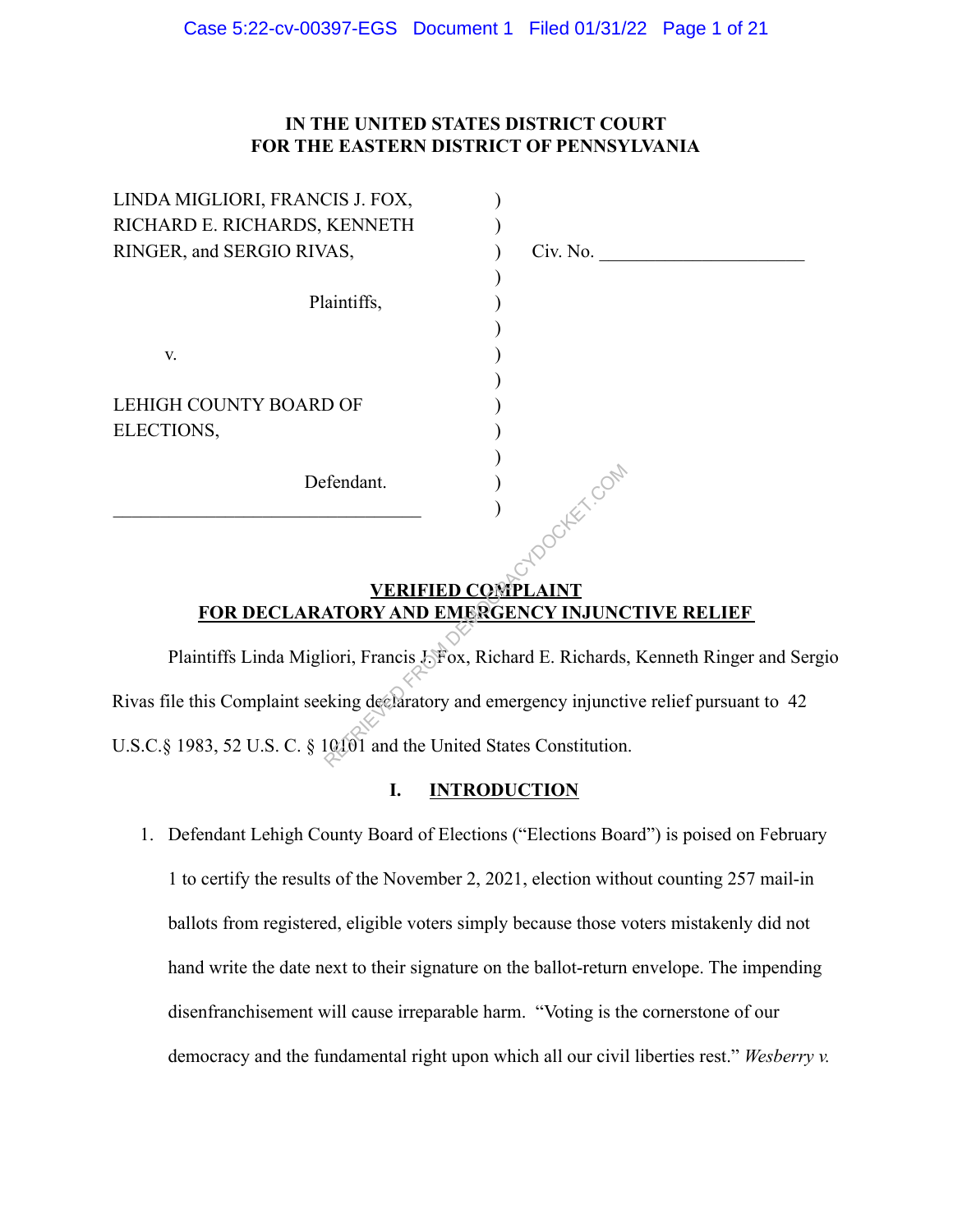#### Case 5:22-cv-00397-EGS Document 1 Filed 01/31/22 Page 2 of 21

*Sanders*, 376 U.S. 1, 17 (1964). It includes the right of eligible voters both to cast their ballots and have them counted.

- 2. Plaintiffs consist of a bipartisan group of 5 voters among the 257 Lehigh County voters whose timely-submitted mail-in ballots for the November 2, 2021, election will not count because of the meaningless technicality that the ballots are missing the date next to their signature on the return envelope. The presence or absence of the date is immaterial to the integrity of the ballot, verification of timely delivery to the Elections Board, or any other important facet of the voting and tabulation process.
- 3. Plaintiffs and the remaining 252 voters are duly registered voters who timely applied for and returned mail-in ballots to the Elections Board. There are no indications or allegations of any impropriety, fraud or other defect in those ballots.
- 4. Rejecting the 257 undated ballots for an immaterial technical defect violates the Fourteenth Amendment to the United States Constitution and the Materiality Provision of the Civil Rights Act, 52 U.S.C. § 10101(a)(2)(B). Absent an injunction from this court, Plaintiffs will suffer imminent and irreparable harm because the Elections Board has noticed a meeting for Tuesday morning, February 1, at 9:00 a.m. to certify the election results without Plaintiffs' votes. Therefore, Plaintiffs seek emergency relief to enjoin briefly the certification until such time as this Court can consider the merits of the plaintiffs' federal claims. Example 252 voters are duly registered voters<br>ballots to the Elections Board. There are<br>propriety, fraud or other defect in those b<br>dated ballots for an immaterial technical<br>ent to the United States Constitution and<br>52 U.

## **II. JURISDICTION AND VENUE**

5. This is a civil and constitutional rights action arising under 42 U.S.C. § 1983 and the Civil Rights Act, 52 U.S.C. § 10101.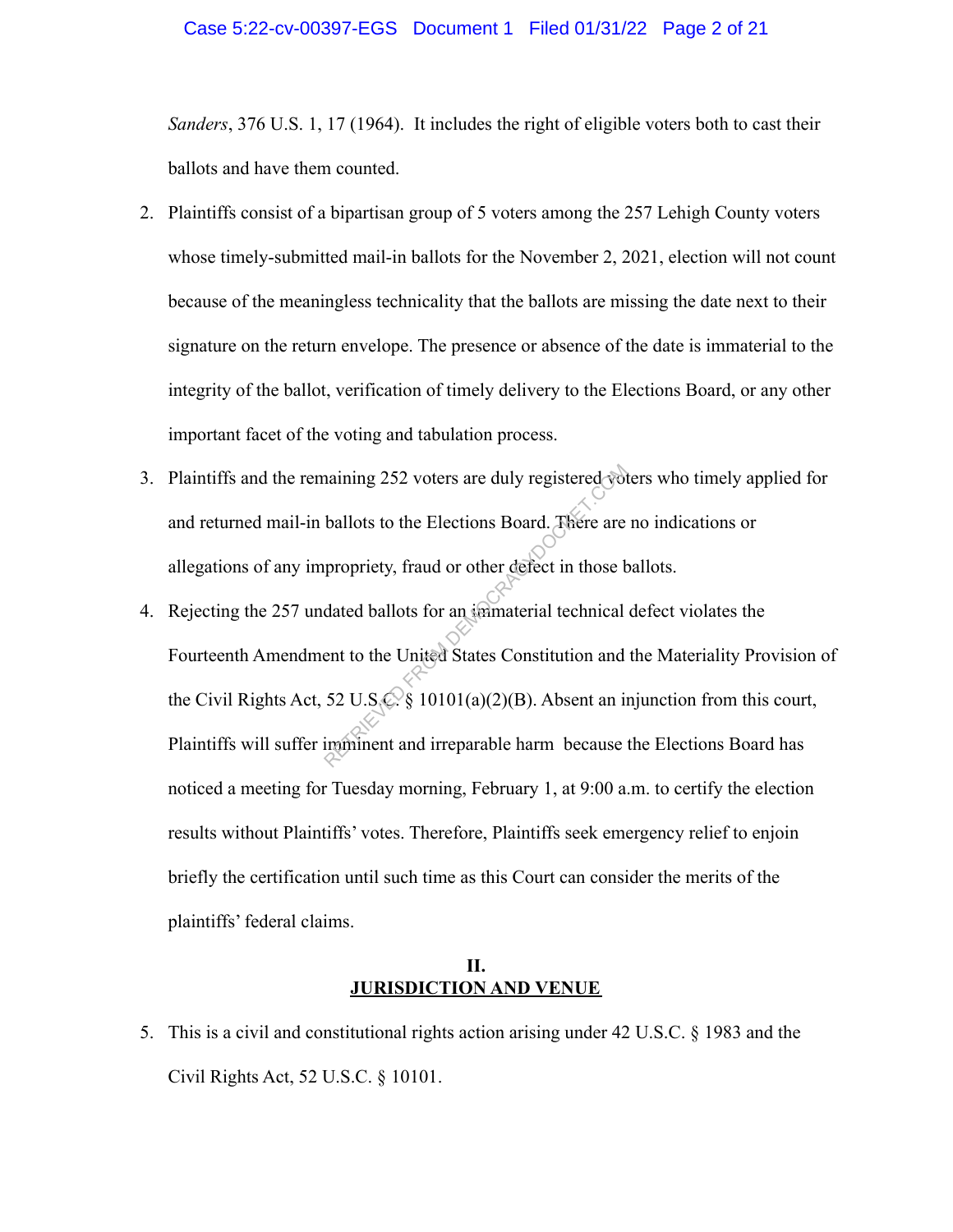- 6. This Court has subject matter jurisdiction over this action pursuant to 28 U.S.C. §§ 1331 (federal question jurisdiction) and 1343 (civil rights cases).
- 7. Declaratory relief is authorized by Rule 57 of the Federal Rules of Civil Procedure and 28 U.S.C. §§ 2201 and 2202.
- 8. Venue in this district is proper under 28 U.S.C. § 1391 because a substantial part of the events giving rise to the claims occurred in this district and Defendant Lehigh County Board of Elections conducts business in this district.

## **III. PARTIES**

9. Plaintiff Linda Migliori is a Lehigh County voter facing disenfranchisement by the Elections Board solely because her timely-received mail ballot lacks a date next to the signature on the outer return envelope. Ms. Migliori is a retired preschool director. She has been a registered voter in Lehigh County since 1980 and lived at her current address for 24 years. Ms. Migliori started voting by mail in 2020 because of health and safety concerns created by the COVID-19 pandemic. For the November 2, 2021, election Ms. Migliori properly requested a mail-in ballot, marked her ballot, inserted it into the secrecy envelope and then into an outer envelope on which she signed the declaration. She believes she followed the instructions correctly. Ms. Migliori received an email confirmation from the Elections Board after depositing her ballot at a secure drop box location. No one ever contacted her to notify her that the outer envelope was missing the date. Had she been contacted, Ms. Migliori would have corrected the error. Ms. Migliori strongly believes that every voter deserves to have their voice heard and that valid ballots III. PARTIES<br>
ori is a Lehigh County voter facing disen<br>
ly because her timely-received mail ball<br>
r return envelope. Ms. Migliori is a retir<br>
voter in Lehigh County since 1980 and l<br>
igliori started voting by mail in 2020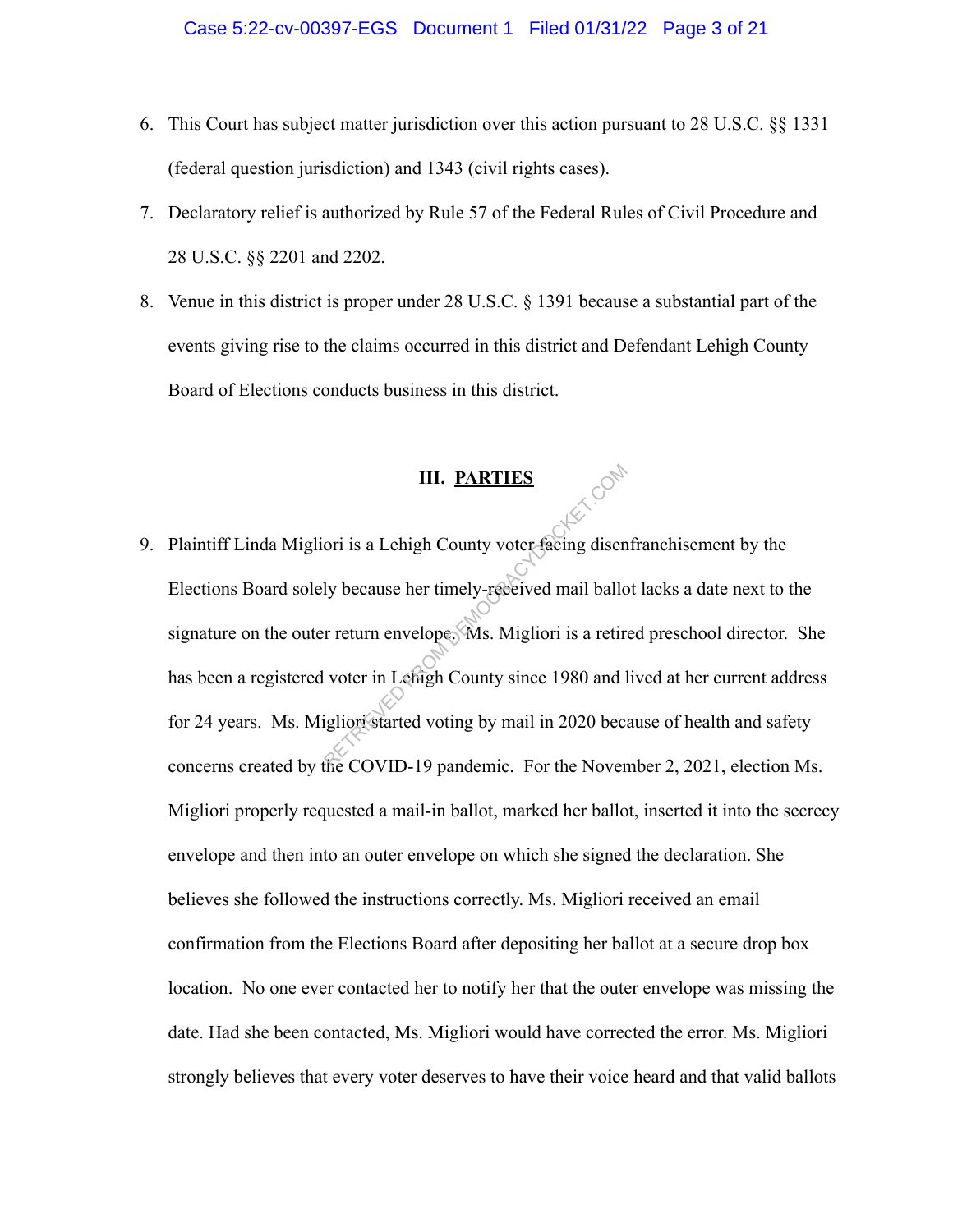## Case 5:22-cv-00397-EGS Document 1 Filed 01/31/22 Page 4 of 21

should not be discarded because of a meaningless technicality. Ms Migliori's declaration is attached as Ex. 1.

- 10. Plaintiff Francis Fox is a Lehigh County voter who is in danger of disenfranchisement by the Elections Board because he failed to write the date next to the signature on his ballot return envelope. Mr. Fox is a lifelong resident of the Lehigh Valley. He works as a blaster at the Effort Foundry in Bath, Pennsylvania. Mr. Fox has been a registered voter in Lehigh County since he was first able to register and votes in every election. Mr. Fox timely marked his ballot, inserted it into the secrecy envelope, placed both into the outer envelope, and signed the declaration. Mr. Fox believes he followed all instructions, but has learned that he is on the list of undated ballots that will not be counted. His wife is in the same predicament. Mr. Fox is very upset that his ballot will not count simply because the date next to his signature is missing. Mr. Fox's declaration is attached as Ex. 2. The declaration. Mr. Fox believes he foll<br>on the list of undated ballots that will not<br>t. Mr. Fox is very upset that his ballot wire<br>ignature is missing Mr. Fox's declaration<br>hards is Lehigh County voter who is in d<br>rd bec
- 11. Plaintiff Richard Richards is Lehigh County voter who is in danger of disenfranchisement by the Elections Board because his timely-received mail ballot lacks a date next to the signature on the outer return envelope. Mr. Richards has lived in Allentown for approximately 10 years. He retired from his job as a painter in mid-2021. He has been a registered voter in Lehigh County since reaching the legal voting age. He votes regularly and has generally voted in every election for the past 20 years. Mr. Richards long has used absentee voting because his painting duties prevented him from appearing in person at his polling place. Mr. Richards timely marked and returned his ballot to the Elections Board well in advance of Election Day, signing the declaration on the return envelope but omitting the date. He received one email from the Elections Board, which confirmed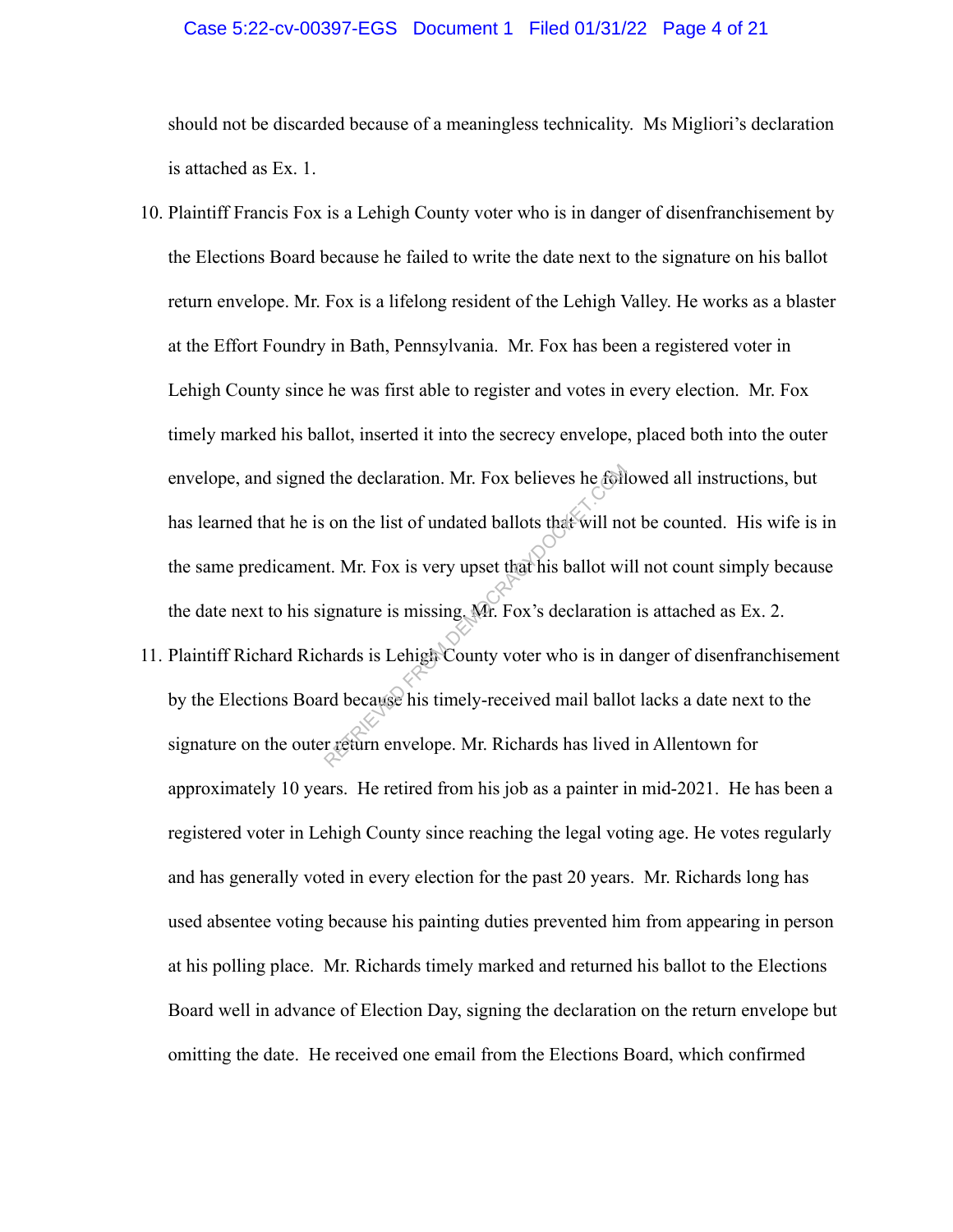#### Case 5:22-cv-00397-EGS Document 1 Filed 01/31/22 Page 5 of 21

receipt of his ballot. He understood the message to indicate his ballot would be counted. Mr. Richards values voting because his parents voted in every election and taught him that voting is a civic duty. Mr. Richards' declaration is attached as Ex. 3.

- 12. Plaintiff Sergio Rivas is a 76-year-old Lehigh County voter who is in danger of disenfranchisement by the Elections Board because his timely-received mail ballot lacks a date next to the signature on the outer return envelope. Mr. Rivas has been a registered Pennsylvania voter for 55 years. He has lived and voted in Lehigh County for the past 18 years. Mr. Rivas votes in every election. He has voted by mail in the past several elections because his age makes it difficult to vote in person. Mr. Rivas timely marked and returned his ballot to the Elections Board well in advance of Election Day, signing the declaration on the return envelope but omitting the date. Mr. Rivas believed he correctly followed all instructions, but learned after the election that the Elections Board would not count his ballot because the outer envelope is missing the date. Mr. Rivas never received notice from the county that his ballot was somehow defective. Voting is very important to Mr. Rivas and he strongly believes that everyone's votes should be counted. Mr. Rivas' declaration is attached as Ex. 4. age makes it difficult to vote in person?<br>
Solution to the Elections Board well in advance<br>
e return envelope but omitting the date. If<br>
I instructions, but learned after the election<br>
Solution because the outer envelope i
- 13. Plaintiff Kenneth Ringer is a Lehigh County voter who is in danger of disenfranchisement by the Elections Board because his timely-received mail ballot lacks a date next to the signature on the outer return envelope. Mr. Ringer is a small business owner in Macungie Pennsylvania. He has been a registered voter in Lehigh County for 20 years. Mr. Ringer voted by absentee ballot in the 2021 November election because he was away on vacation. Mr. Ringer returned his completed mail ballot and signed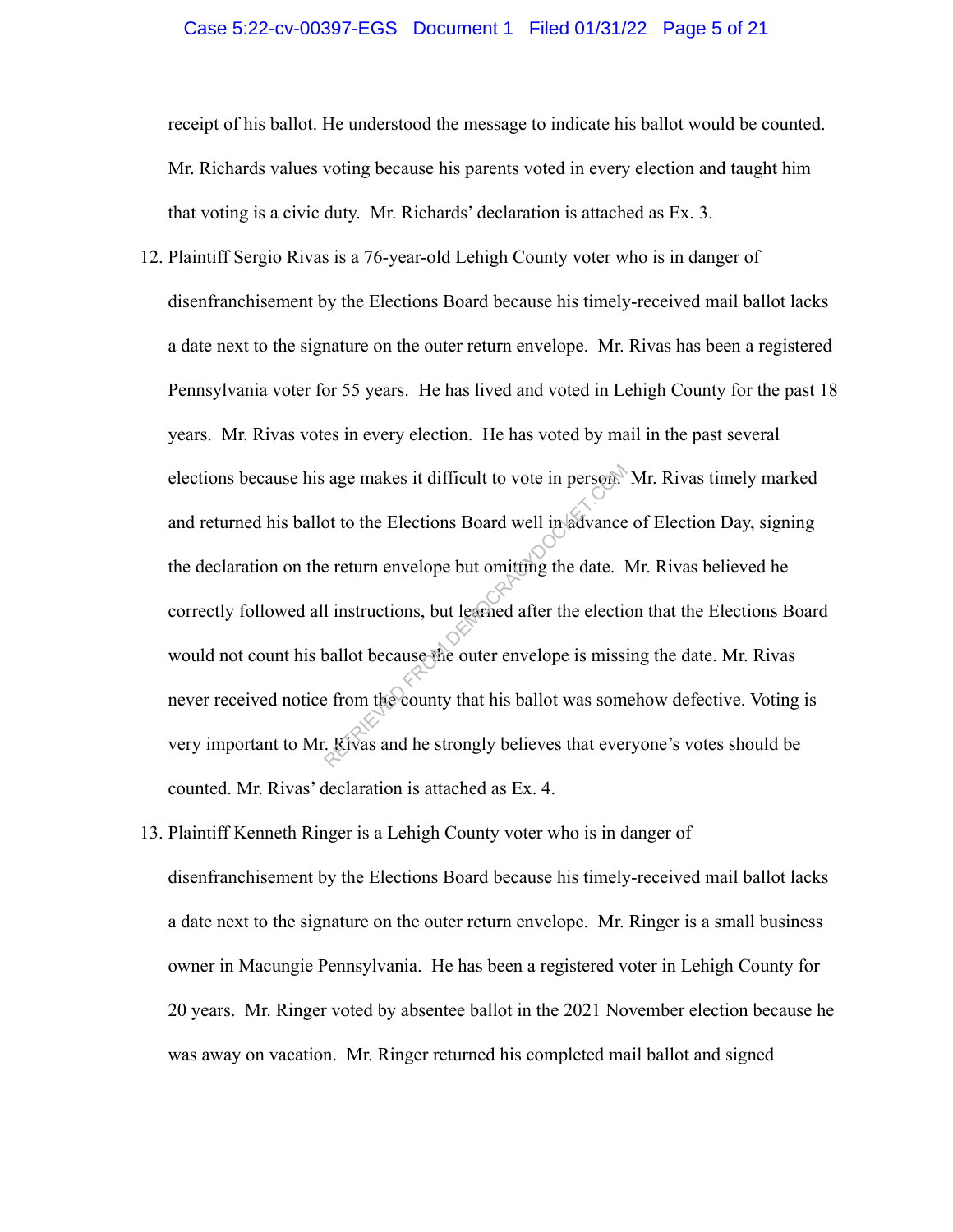#### Case 5:22-cv-00397-EGS Document 1 Filed 01/31/22 Page 6 of 21

declaration on the outer envelope to the Elections Board well in advance of Election Day. He does not recall whether he wrote the date next to his signature. He did not realize it was required and may have missed it. He received no notice from the Elections Board about his ballot. He returned his ballot in plenty of time to correct any problems. Mr. Ringer is disappointed that his ballot will not count simply because it is missing the date on the outer envelope. Voting is very important to Mr. Ringer because every vote can make a difference, especially in close elections. Mr. Ringer does not understand why the missing date would disqualify an otherwise valid ballot. Mr. Ringer's declaration is attached as Ex. 5.

14. All 5 plaintiffs:

- a. Are over age 18, U.S. citizens, and residents of Pennsylvania and their districts for more than 30 days, making them qualified electors, legally entitled to vote under the United States and Pennsylvania constitutions; 18, U.S. citizens, and residents of Pennsy<br>30 days, making them qualified electors<br>ited States and Pennsylvania constitution<br>e ballot in the November 2, 2021, election<br>ered their mail ballot to Defendant Board
- b. Voted a single ballot in the November 2, 2021, election and did so only by mail;
- c. Timely delivered their mail ballot to Defendant Board of Elections prior to the election deadline;
- d. Cast a mail ballot with one, and only one, identified "defect"—namely, they did not write the date next to their signatures on the outer envelope containing their ballots;
- e. Cast ballots that were otherwise properly completed and returned; and
- f. Did not have their ballot counted due solely to the missing date next to their signature on the outer envelope.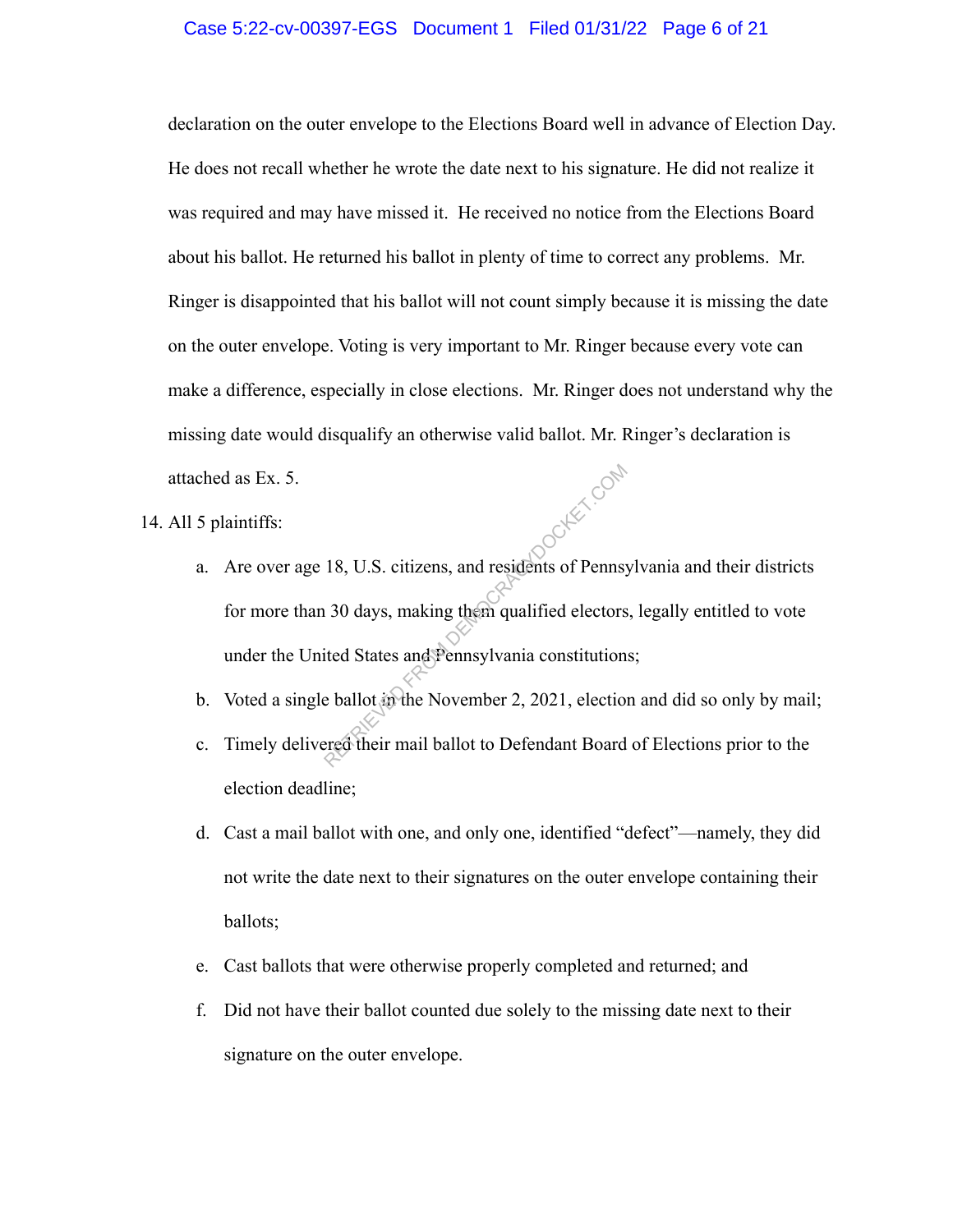- 15. Defendant has issued notice that 257 mail-in ballots, including each of Plaintiffs' ballots, will be disqualified and excluded from tabulation due to the missing dates when the election is certified on February 1.
- 16. Defendant Lehigh County Board of Elections is the executive agency established under the Pennsylvania Election Code with jurisdiction over the conduct of primaries and elections and manages all aspects of elections in Lehigh county. *See* 25 Pa. Stat. Ann. § 2641. The Board's authority includes canvassing and computing the votes cast in each of the county's election districts and then certifying the results of each race to the Commonwealth of Pennsylvania's Secretary of State. *See* 25 Pa. Stat. Ann. § 2642.

# **IV. FACTS**

- 17. Plaintiffs are 5 of 257 voters in Lehigh County whose mail ballots in the November 2, 2021, election Defendant Elections Board is *not* counting solely because these voters did not include a handwritten date next to the voter's signature on the outer envelope. Examples and Secretary of State. See 250<br>
IV. FACTS<br>
To voters in Lehigh County whose mail band<br>
dant Elections Board is *not* counting sole<br>
itten date next to the voter's signature on<br>
istered voters may vote by mail, ei
- 18. In Pennsylvania, registered voters may vote by mail, either as an "absentee elector," if they satisfy prescribed conditions, like current military service or absence from jurisdiction on Election Day, or as a "mail-in" elector if they apply timely for a ballot, *See* 25 P.S. §§ 3146.1 and 3150.11, respectively.
- 19. Under Pennsylvania law, identical procedures govern how voters apply for, complete and return both absentee and mail-in ballots.<sup>1</sup> Under the Pennsylvania Election Code, registered voters may request an absentee ballot, if they fulfill the requirements for voting

<sup>&</sup>lt;sup>1</sup> We refer to both types of ballots simply as "mail-in" or "mail" ballots.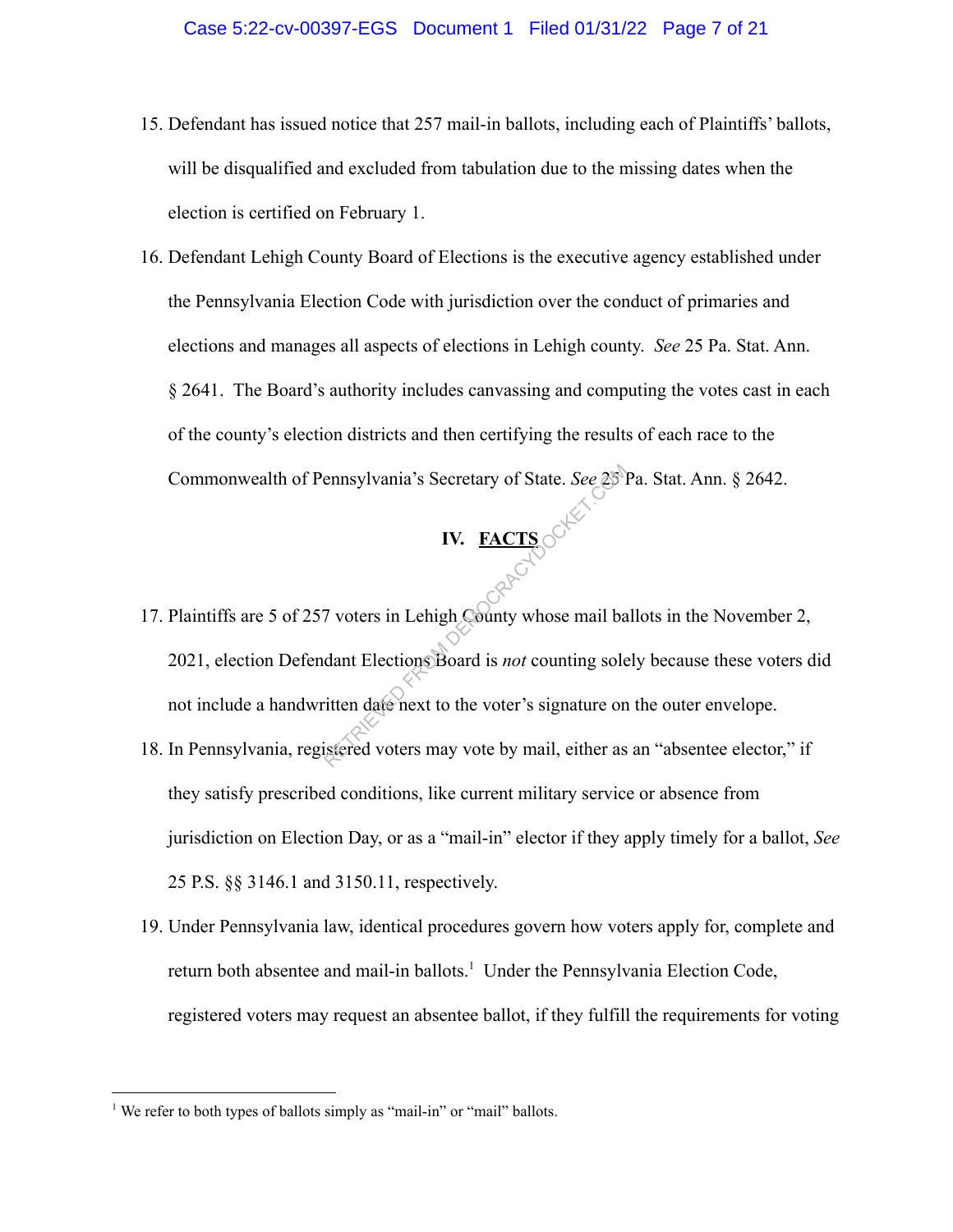#### Case 5:22-cv-00397-EGS Document 1 Filed 01/31/22 Page 8 of 21

absentee, or any registered voter may request a mail-in ballot from their county board of elections. Pennsylvania mail ballot applications require the voter to provide their name, address of registration, and proof of identification, 25 P.S. §§ 3146.2, 3150.12. Proof of identification includes either a Pennsylvania driver's license number or the last 4 digits of the voter's social security number. 25 P.S.  $\&$  2602( $z$ , 5)(3). Once the county elections board verifies the voter's identity and eligibility, they send a mail-ballot package that contains: 1) the ballot; 2) a "secrecy envelope" marked with the words "Official Election Ballot"; and 3) a pre-addressed outer return envelope that contains the voter declaration prescribed by law, which the voter must sign and date. The packet also contains instructions to the voter for marking their ballot and submitting it properly.

- 20. Mail-ballot voters mark their ballot, place it in the secrecy envelope, and then place the secrecy envelope in the outer return envelope . *Id.* §§ 3146.6(a) and 3150.16(a). The outer envelope includes a printed declaration that the voter "shall then fill out, date and sign." *Id*. The voter delivers the entire package by mail or by hand to their county elections board, and delivery is timely if made by 8:00 p.m. on Election Day. *Id.* §§ 3146.6(c) and 3150.16(c).<sup>2</sup> hich the voter must sign and date. The parties of the voter for marking their ballot and submittine and the secrecy envelope and the outer return envelope . *Id.* §§ 3146.6 des a printed declaration that the voter "slately
- 21. The missing handwritten date next to the voter's signature on the outer envelope is the only reason Plaintiffs' and the other mail voters' ballots will not be counted. All of these voters were otherwise qualified electors who were registered to vote and who validly requested and timely returned their mail ballot.

<sup>&</sup>lt;sup>2</sup> Different timelines govern uniform military and overseas electors, but the differences are immaterial to resolution of this dispute.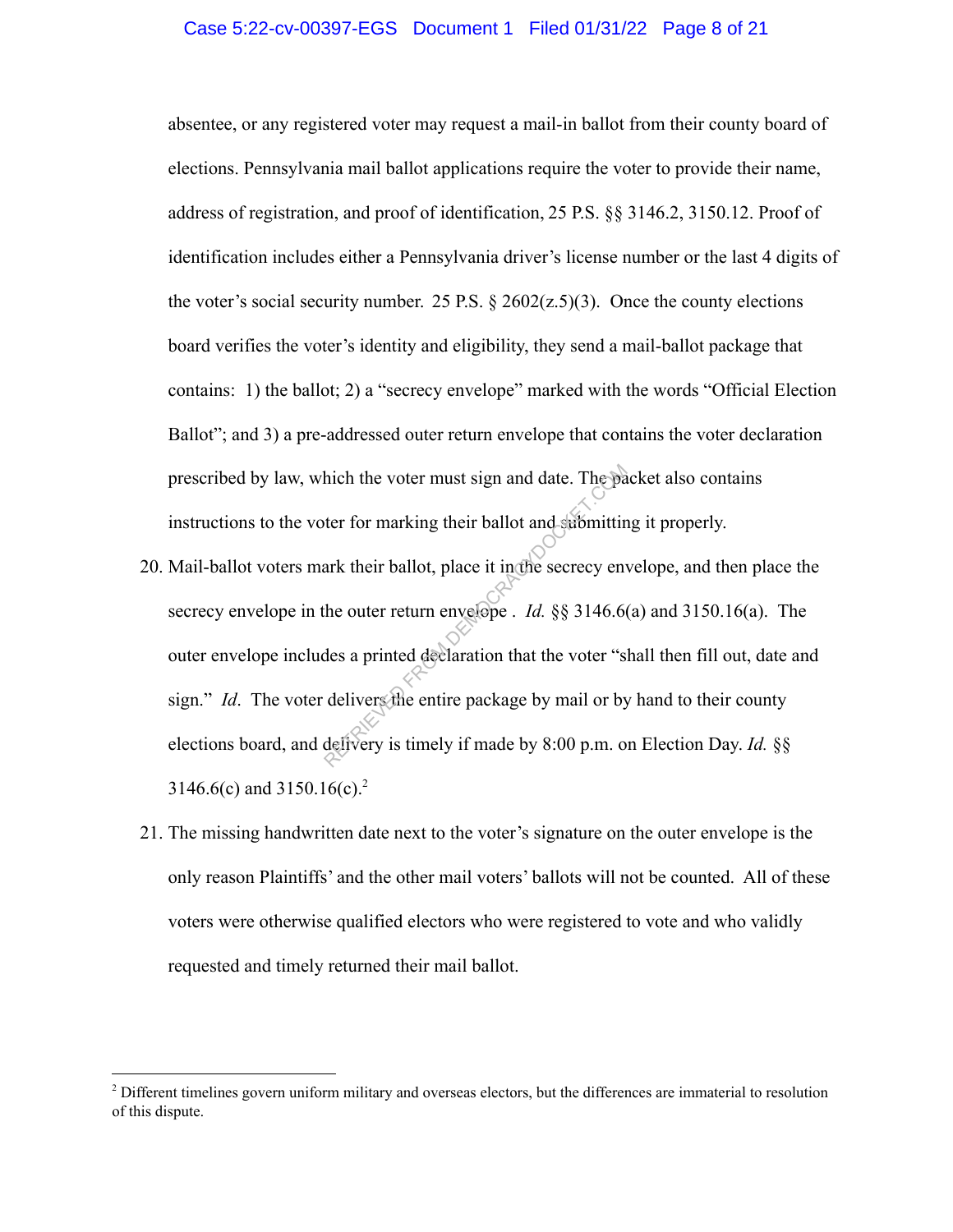22. Upon receipt of a mail ballot, counties, including Lehigh County, date stamp the envelope and log its receipt into the Statewide Uniform Registry of Electors ("SURE") system, which is the statewide voter registration system used to generate poll books. These procedures are set forth in the Pennsylvania Department of State's, "Guidance Concerning Examination Of Absentee And Mail-In Ballot Return Envelopes" (Sept. 11, 2020) at 2-3.<sup>3</sup> Voters can check that their ballot has been received by the county on the Department of State's website. *See* Election Ballot Status, Dep't of State,

https://www.pavoterservices.pa.gov/Pages/Ballot Tracking.aspx.

- 23. Counties follow specific procedures to generate the poll books that are used for in-person voting on Election Day that ensure no voter who submitted a mail ballot will be permitted to vote twice on election day. *See* "Guidance Concerning Civilian Absentee And Mail-In Ballot Procedures," (Sept. 28, 2020) at  $7.4\degree$ First procedures to generate the poll book<br>ay that ensure no voter who submitted a tion day. See "Guidance Concerning Civil<br>Sept. 28, 2020) at  $7.4$  ( $\sim$ <br>mail-in ballots that county boards of elec<br>rocedures set forth in
- 24. Timely absentee and mail-in ballots that county boards of elections have verified consistent with the procedures set forth in  $\S 3146.8(g)(3)$ , that have not been challenged, and for which there is no proof that the voter died prior to Election Day are counted and included with the election results. *Id.*  $\S$  3146.8(d), (g)(4).
- 25. Whether the voter writes the date on the outer envelope does not affect either the timeliness of the ballot's return or the Election's Board verification of timeliness. This conclusion is consistent with the Pennsylvania Department of State's existing guidance,

3

<sup>4</sup> https://www.dos.pa.gov/VotingElections/OtherServicesEvents/Documents/Examination%20of%20Absentee%20and %20Mail-In%20Ballot%20Return%20Envelopes.pdf

https://www.dos.pa.gov/VotingElections/OtherServicesEvents/Documents/DOS%20Guidance%20Civilian%20Abse ntee%20and%20Mail-In%20Ballot%20Procedures.pdf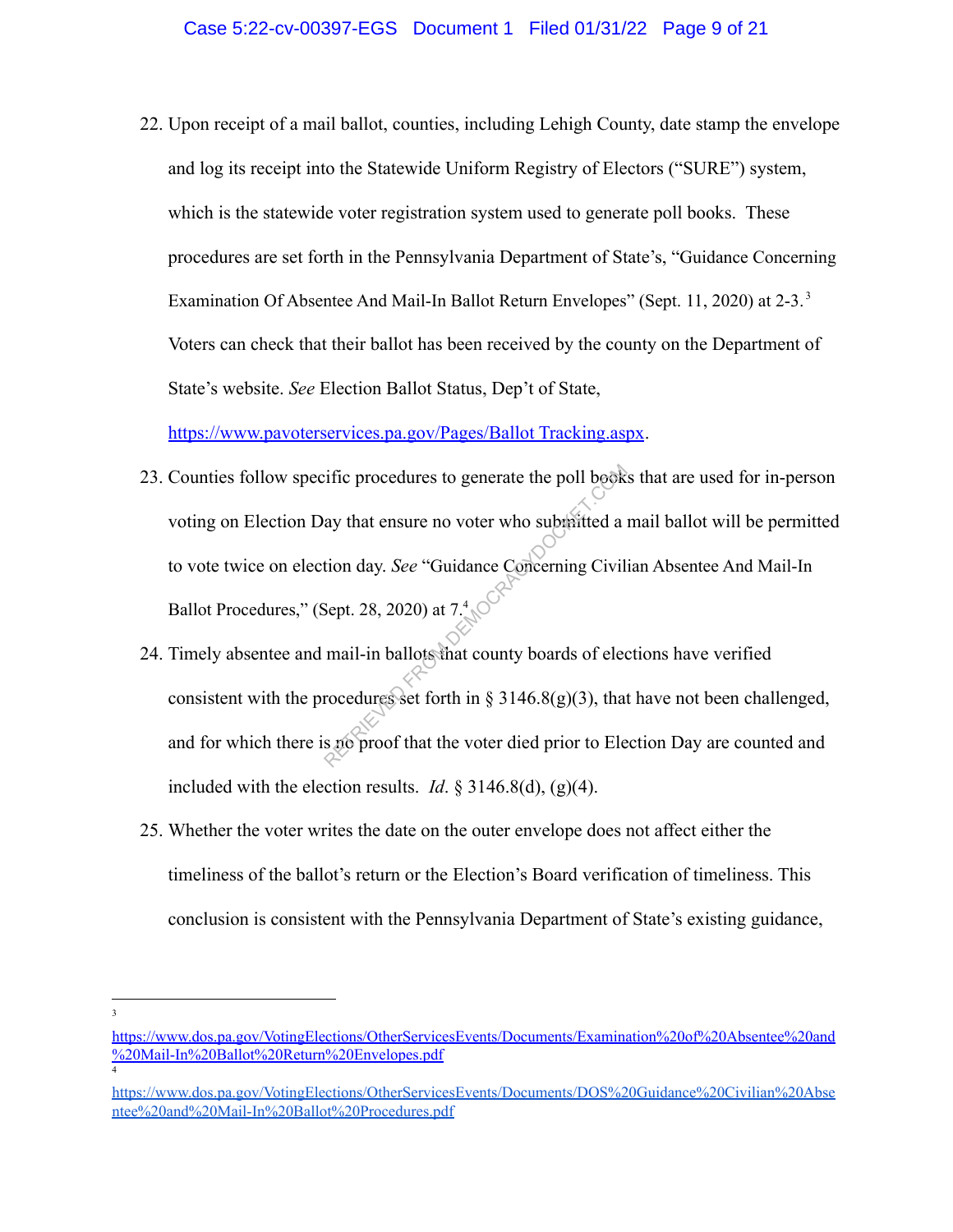#### Case 5:22-cv-00397-EGS Document 1 Filed 01/31/22 Page 10 of 21

which instructs that the date written on the envelope is not "used to determine the eligibility of the voter." *See* Ex. 6 (June 1, 2021 Email from Jonathan Marks, Deputy Secretary for Elections & Commissions, Dep't of State, to County Election Officials). In short, the requirement that the voter write the date is immaterial to the integrity of the electoral process.

- 26. Whether *Pennsylvania law*, as opposed to the U.S. Constitution or the Materiality Provision of the Civil Rights Act, makes the date a precondition for counting the ballot has been the subject of recent state-court litigation.
- 27. During the 2020 general election, a question arose whether counties could count absentee and mail-in ballots returned without the voter having followed the statutory instruction to date the outer envelope. *See* §§ 3146.6(a) and 3150.16(a). The Pennsylvania Supreme Court ruled that such undated ballots could be counted for the 2020 general election. *See In re Canvass of Absentee and Mail-In Ballots of Nov. 3, 2020 General Election* ["*In re 2020 Canvass*"], 241 A.3d 1058, 1079 (Pa. 2020) (opinion announcing judgment). The Court did not, however, produce a majority opinion. eral election, a question arose whether contract external extends the voter having follower<br>pe. *See* §§ 3146.6(a) and 3150.16(a). The undated ballots could be counted for the<br>enter and Mail in Ballots of Nov. 3, 2020<br>A.3d
- 28. Three Justices concluded that undated ballots should be counted because the Pennsylvania Election Code's date rule is directory rather than mandatory. *Id*. at 1076 (opinion announcing judgment). A voter's non-compliance with some part of the Election Code can justify disenfranchisement, the plurality explained, only if the underlying instruction serves a "weighty interest." *Id*. (opinion announcing judgment). And the date written on the outer envelope "does not implicate any weighty interest." *Id*. at 1078 (opinion announcing judgment).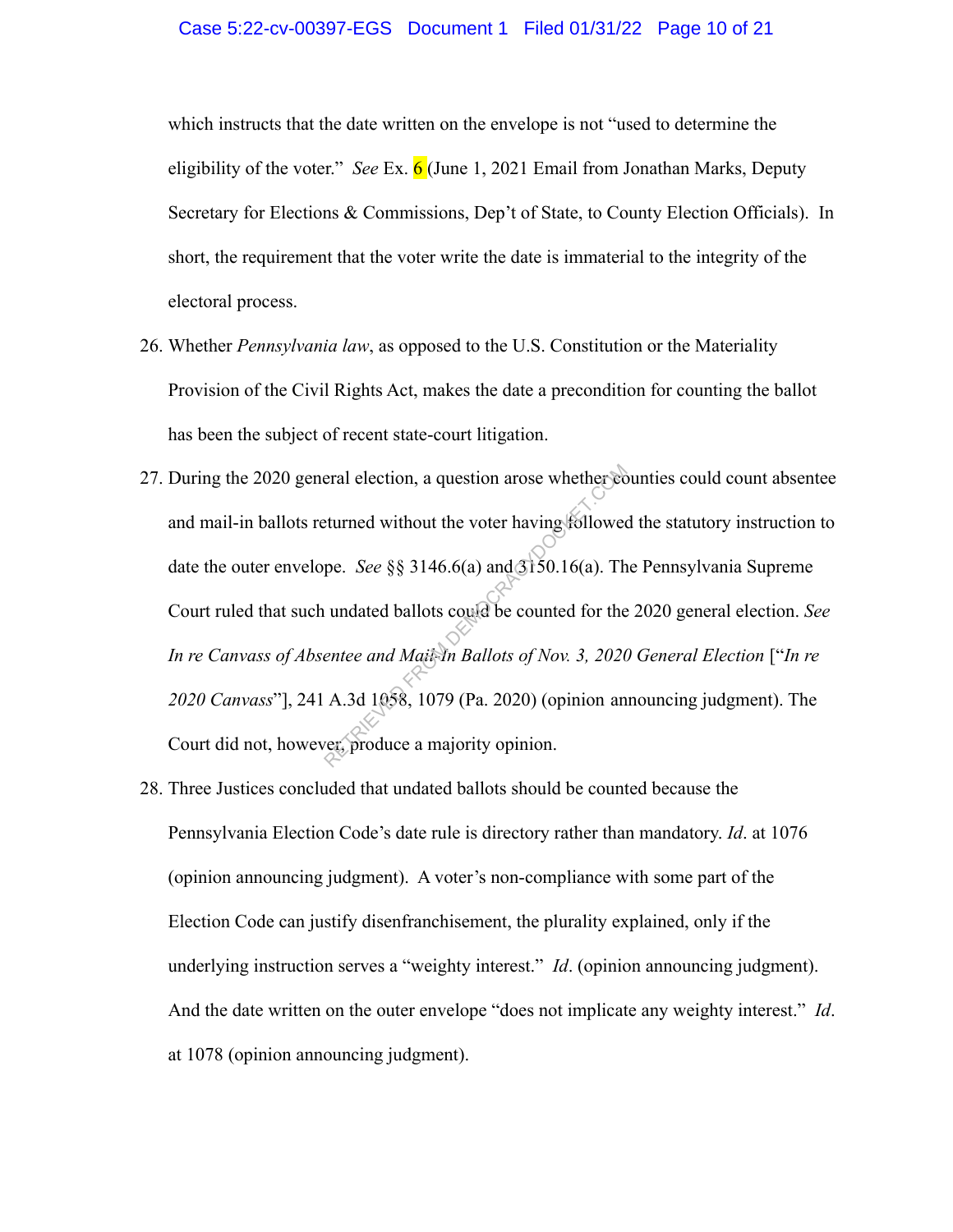- 29. Three other Justices wrote that undated ballots should not be counted, even for the 2020 election, because § 3146.6(a)'s and § 3150.16(a) "shall  $\ldots$  date" language supplies an unambiguous, mandatory direction. Id. at 1090–91 (Dougherty, J., concurring and dissenting).
- 30. In concurring, Justice Wecht rejected the "weighty interest" analysis, writing instead that the Election Code's instruction that voters "shall . . . date" the outer envelope is an "unmistakable statutory directive" that voters must follow. *Id*. at 1085-87 (Wecht, J., concurring and dissenting). Justice Wecht agreed, however, that undated ballots should be counted for the 2020 election because even diligent voters would not have known the consequence of omitting the date. *Id.* at 1089 (Wecht, J., concurring and dissenting). Importantly, four justices, including Justice Wecht, observed that voiding undated ballots may conflict with the federal "Materiality Provision" in 52 U.S.C. § 10101(a)(2)(B). *In re 2020 Canvass*, 241 A.3d at 1074 n.5 (opinion announcing judgment); *id*. at 1089 n.54 (Wecht, J., concurring and dissenting). 120 election because even diligent voters<br>ting the date. *Id.* at 1089 (Wecht, *F.*, conc<br>tices, including Justice Wecht, observed t<br>effectial "Materiality Provision" in 52 U.<br>1 A.3d at 1074 a.5 (opinion announcing j<br>g an
- 31. After the most recent election on November 2, 2021, a candidate for the Court of Common Pleas challenged Lehigh County's determination to count undated mail ballots. On November 17, 2021, judicial candidate, David Ritter, appealed the Lehigh County Board of Elections' determination that it would count 257 mail-in ballots that were missing a date on the outer envelope, along with 4 ballots that had the date written in the wrong place. On November 30, 2021, the Lehigh County Court of Common Pleas affirmed the Board's decision to count all 261 ballots. A true and correct copy of the decision is attached as Ex. 7.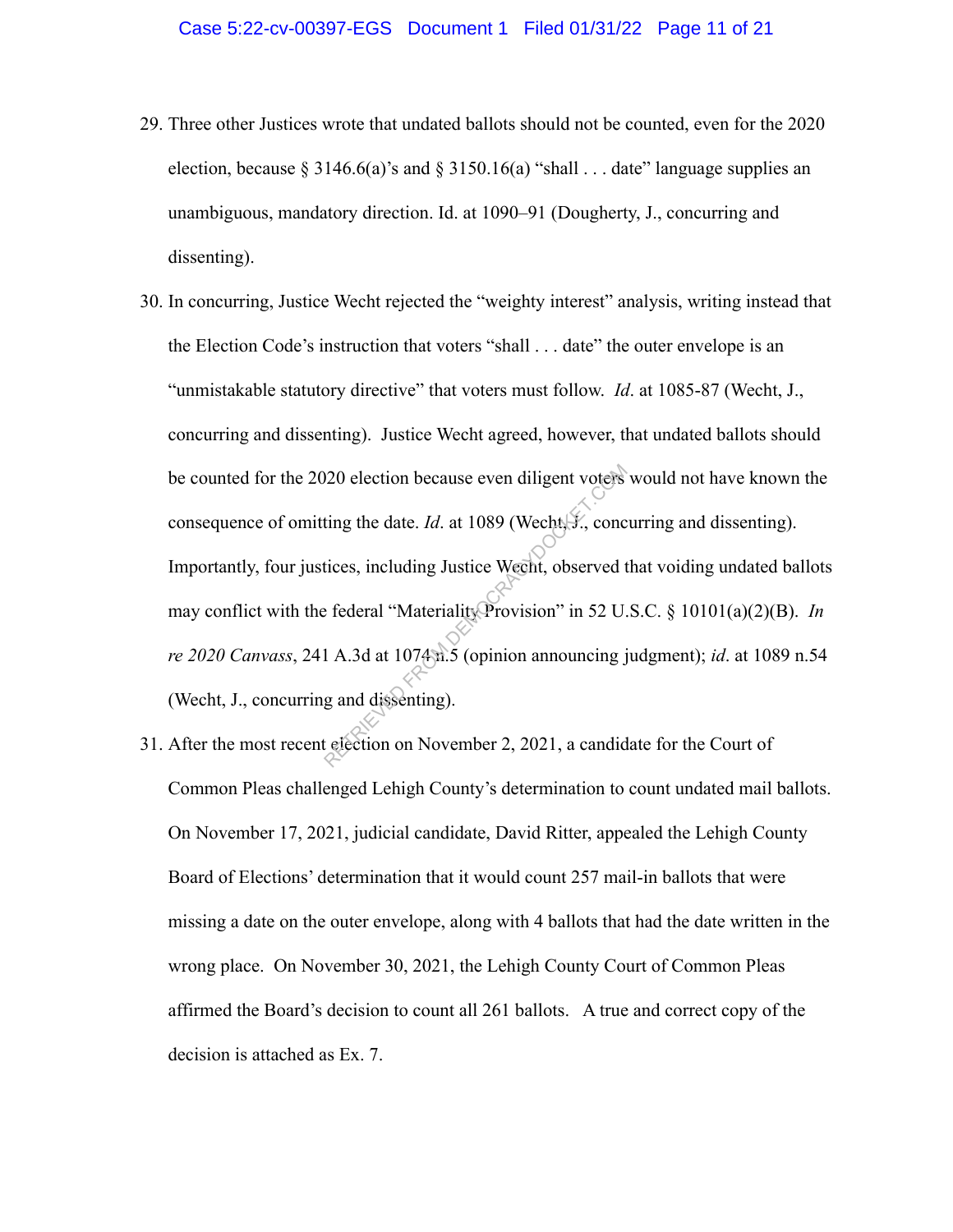- 32. On January 3, 2022, in an unpublished, 2-1 opinion, the Commonwealth Court reversed the decision below, effectively crediting Justice Wecht's 2020 concurrence as the decisive vote on whether the statutory language requiring a date is mandatory. *Ritter v. Lehigh Cty. Bd. of Elections*, No. 1322 C.D. 2021, 2022 WL 16577 (Pa. Commw. Ct. Jan. 3, 2022). A copy of the slip opinion is attached as Ex. 8. The Commonwealth Court did not meaningfully engage with a secondary argument, raised *sua sponte* by the common pleas court, whether the Materiality Provision dictates the necessary statutory interpretation.
- 33. On January 27, the Pennsylvania Supreme Court denied review. *Ritter v. Lehigh Cty. Bd. Of Election*, No. 9 MAL 2022, 2022 WL 244122 (Pa. Jan. 27, 2022).
- 34. Following that decision, the Lehigh County Court of Common Pleas issued an order on remand directing the Elections Board "to exclude the 257 ballots at issue in this case that fail to include a date on the return envelope from the certified returns of the 2021 municipal election of Lehigh County." A true and correct copy of the January 27, 2022, Common Pleas order is attached as Ex. 9. ennsylvania Supreme Court denied revie<br>
(AL 2022, 2022 WL 244122 (Pa. Ján. 27,<br>
ion, the Lehigh County Court of Common<br>
Elections Board "to exclude the 257 ball<br>
on the return envelope from the certified<br>
f Lehigh County."
- 35. On January 28, 2022, the Elections Board issued notice of a meeting on February 1, 2022, "for the purpose of Final Certification of the conditional results for the 2021 Municipal Election within Lehigh County and for general purposes." A true and correct copy of the Elections Board's notice is attached as Ex. 11.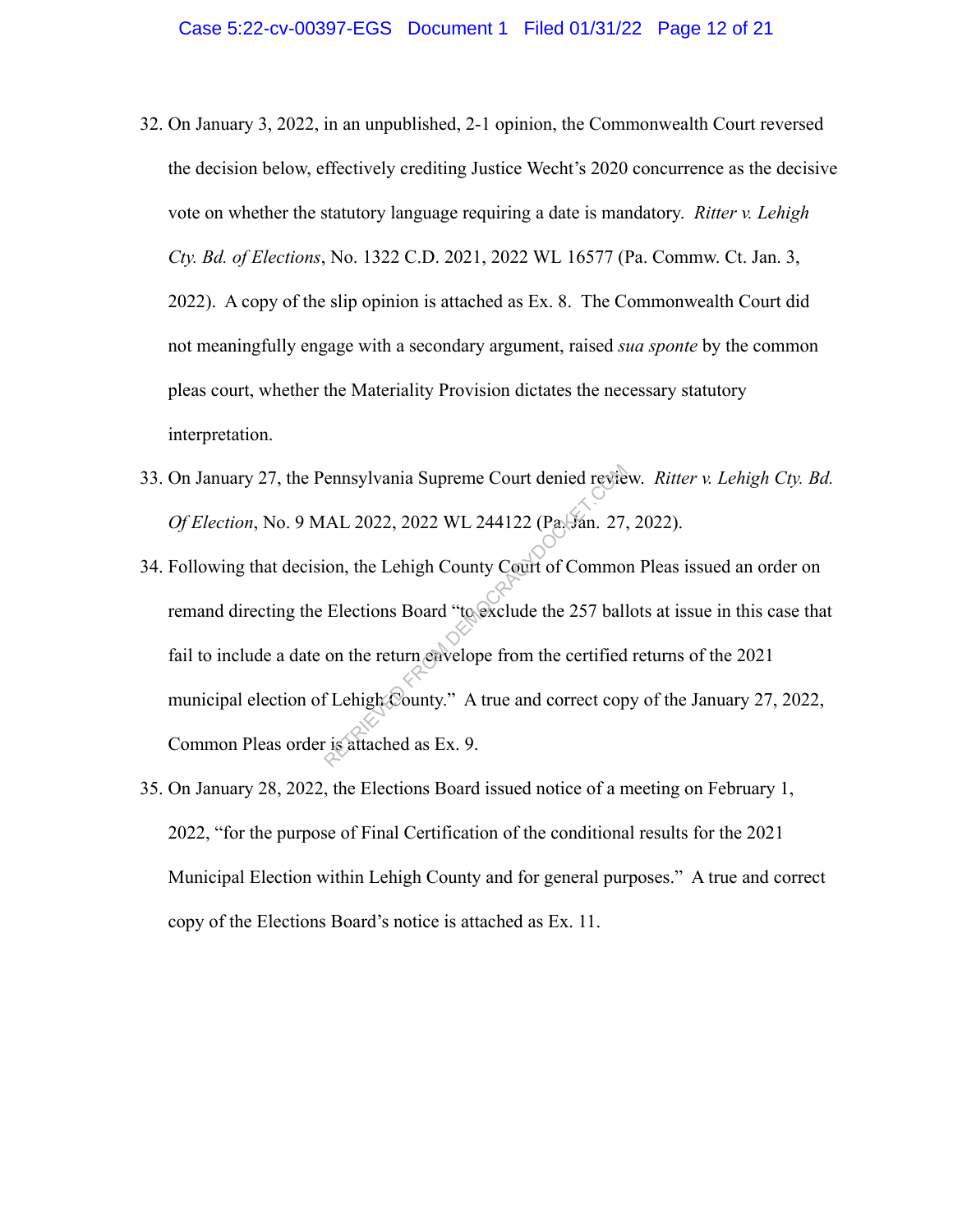- 36. The stark consequence of the *Ritter* litigation is that the 257 Lehigh County voters will be disenfranchised, including Plaintiffs, when the Defendant Board votes to certify the election results on Tuesday morning, February  $1<sup>5</sup>$
- 37. The impending disenfranchisement of these voters constitutes irreparable harm for which there is no adequate remedy at law.

## **V. CLAIMS**

# **Count I: Rejection of Ballots for Immaterial Errors or Omissions in Violation of the Materiality Provision of the Civil Rights Act (52 U.S.C. § 10101(a)(2)(B), 42 U.S.C. § 1983)**

- 38. Plaintiffs rely upon all the paragraphs of this Complaint, which are incorporated into this Count I as if fully restated here.
- 39. The Materiality Provision of the Civil Rights Act ("CRA") prohibits disqualifying voters "because of an error or omission on any record or paper relating to any application, registration, or other act requisite to voting, if such error or omission is not material in determining whether such individual is qualified under State law to vote in such election." 52 U.S.C.  $\frac{10101(a)(2)(B)}{B}$  (formerly codified at 42 U.S.C. § 1971). Il the paragraphs of this Complaint, which<br>stated here.<br>ision of the Civil Rights Act ("CRA") pro<br>or omission on any record or paper relation act requisite to voting, if such error or or<br>such individual is qualified under
- 40. The CRA directs that "vote" in this context means "all action necessary to make a vote effective including**,** but not limited to, registration or other action required by State law prerequisite to voting, casting a ballot, and having such ballot counted and included in the appropriate totals of votes cast with respect to candidates for public office and propositions for which votes are received in an election." *Id.*  $\S$ § 10101(a)(3)(A), 10101(e).

<sup>&</sup>lt;sup>5</sup> The four voters who included a date but placed it incorrectly will be counted.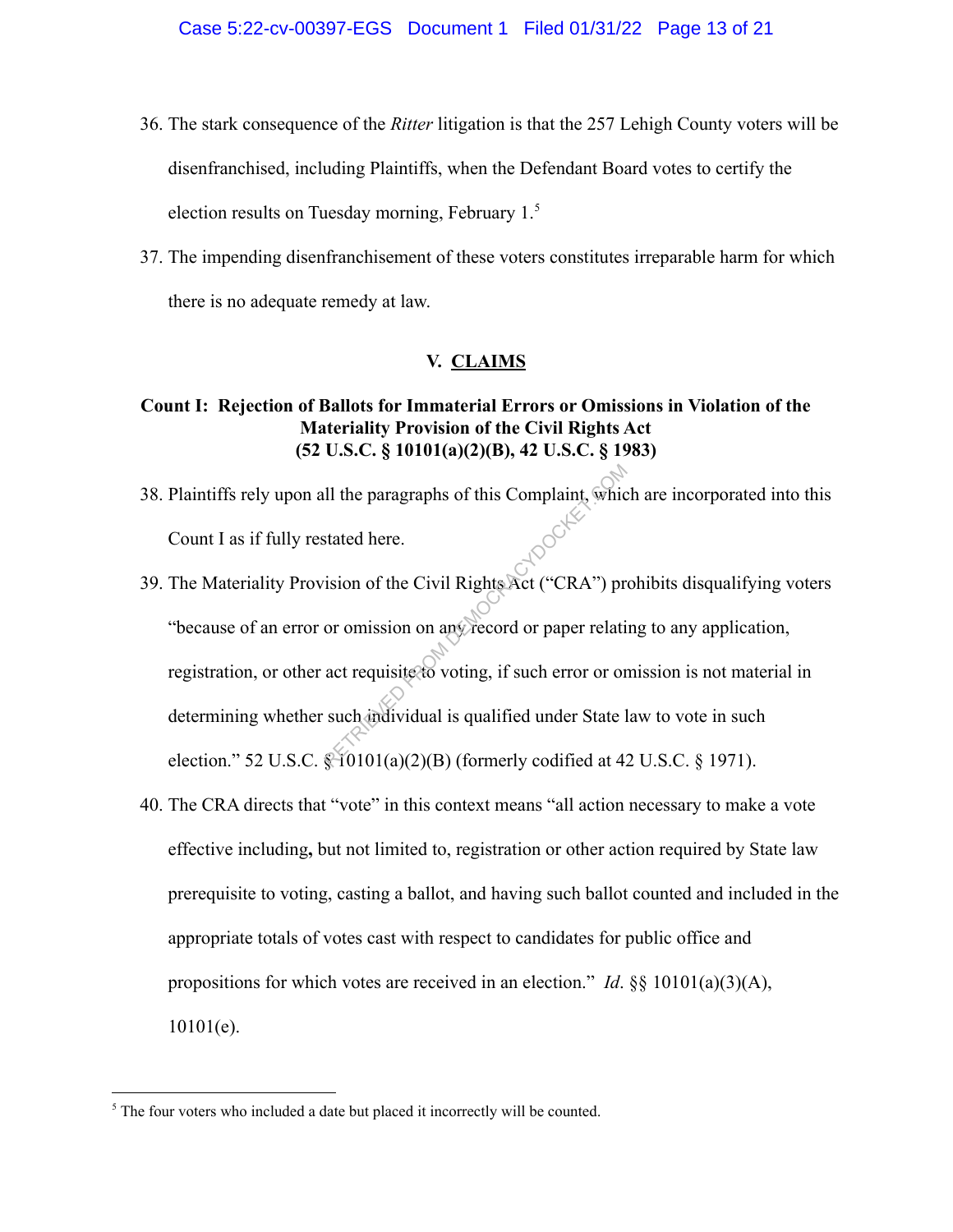- 41. Defendant's disqualification of Plaintiffs' ballots constitutes denial of Plaintiffs' fundamental right to vote by denying their ability to cast a ballot or have it "counted and included in the appropriate totals of votes cast" in the 2021 election. *Id.* Doing so based solely on the failure to add handwritten dates alongside their signatures on mail-in-ballot-return envelopes constitutes a denial of the right to vote "because of an error or omission on [a] record or paper relating to . . . [an] act requisite to voting," in violation of the Materiality Provision because omission of the date on the envelope is "not material in determining whether" Plaintiffs were "qualified under [Pennsylvania] law to vote." *Id.* § 10101(a)(2)(B).
- 42. In Pennsylvania, the state constitution establishes the only "qualifications" needed to "be entitled to vote at all elections." To qualify as an eligible voter, each individual is only required to be: a citizen of the United States; over the age of eighteen (as modified by the Twenty-Sixth Amendment to the U.S. Constitution); a resident of the Commonwealth of Pennsylvania; and a resident of the election district in which the person offers to vote. See Pa. Const. Art. VII, § 1. 0101(a)(2)(B).<br>state constitution establishes the only "quelections." To qualify as an eligible vote<br>zen of the United States; over the age of<br>dment to the USS. Constitution); a resident<br>resident of the election district
- 43. The date on which an eligible voter completed and signed a mail-in ballot bears no relation to voter qualification in Pennsylvania, especially where there is no question that the Elections Board timely received the ballots before the voting deadline.
- 44. A voter's failure to hand write the date next to their signature on the ballot return envelope is not material to determining their qualification to vote.
- 45. As set forth *supra*, Pennsylvania law requires each mail-in voter to demonstrate eligibility and qualification to vote prior to being issued a mail-in ballot. *See* 25 P.S. §§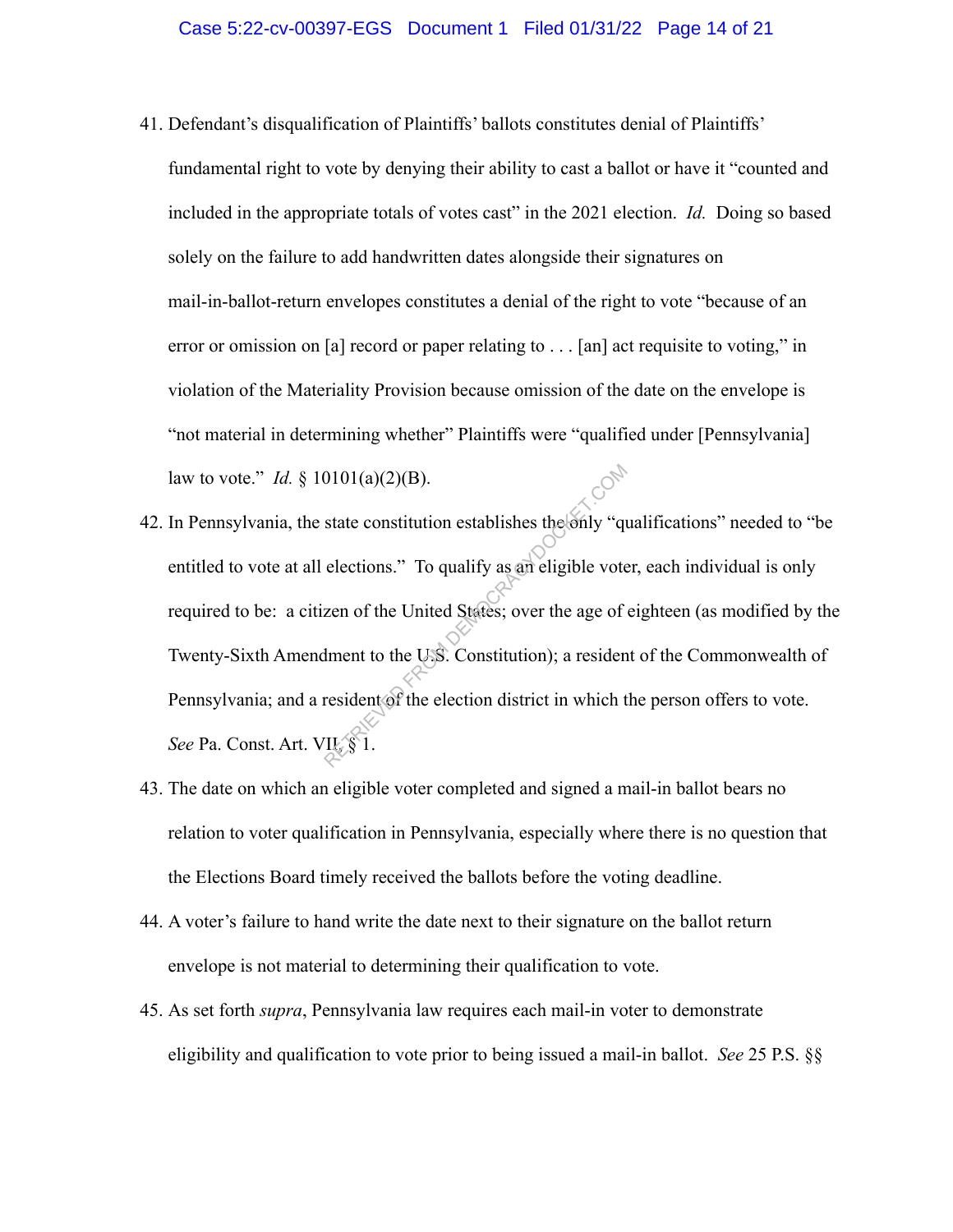3146.2, 3150.12. Each Plaintiff was qualified to vote under the criteria set forth in the Pennsylvania Constitution, applied for a mail-in ballot, and received one prior to the election deadline.

- 46. Each Plaintiff completed their mail-in ballots in all material respects, omitting only the date when they signed the outer return envelope, and submitted their ballots to the Election Board pursuant to the terms of the Election Code prior to the deadline for submission of mail-in ballots. When mail ballots are returned is objectively verifiable.
- 47. It is undisputed that the 257 undated Lehigh County mail-in ballots, including Plaintiffs' ballots, were timely received by the Election Board prior to the 8:00 p.m. deadline on election day. The date on which these voters signed their return envelopes is therefore immaterial to determining either their eligibility to vote or the timeliness of their ballots.
- 48. The rejection of otherwise-valid ballots for immaterial errors or omissions is contrary to the Materiality Provision of the Civil Rights Act, 52 U.S.C. § 10101(a)(2)(B), and will result in the disenfranchisement of hundreds of Lehigh County, Pennsylvania voters who submitted timely mail-in ballots for the 2021 election, unless enjoined by this Court. received by the Election Board prior to the<br>te on which these voters signed their returning either their eligibility to vote or the<br>rwise-valid ballots for immaterial errors<br>sion of the Civit Rights Act, 52 U.S.C. §<br>nchise

## **Count II: Undue Burden on the Fundamental Right to Vote in Violation of the First and Fourteenth Amendments to the United States Constitution (U.S. Const. Amend. I, XIV, 42 U.S.C. § 1983)**

- 49. Plaintiffs rely upon all the paragraphs of this Complaint, which are incorporated into this Count II as if fully restated here.
- 50. Pennsylvania used a preprinted outer return envelope for mail-in ballots during the 2021 election, a true and correct copy of which is attached as Ex. 10. The envelope is covered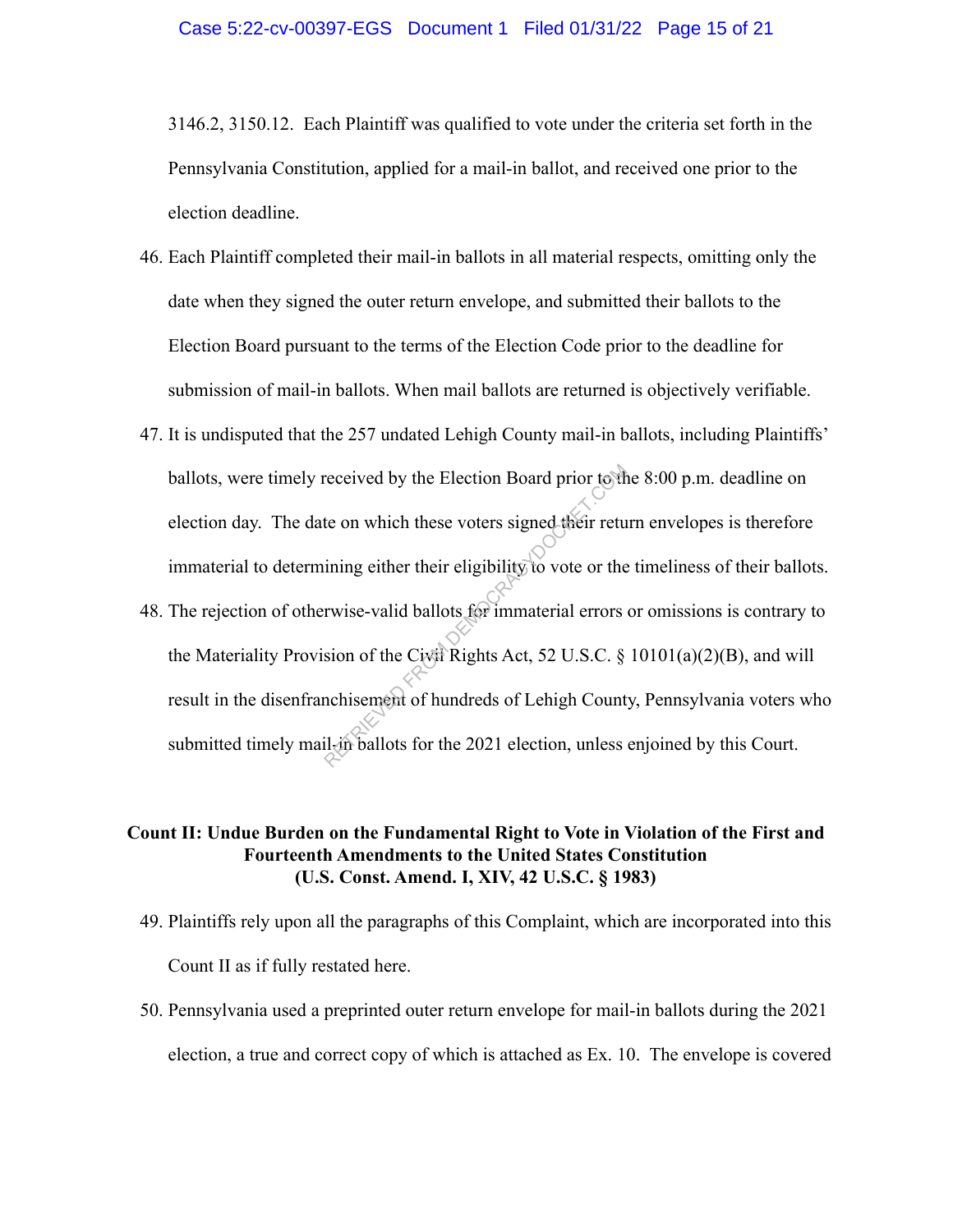## Case 5:22-cv-00397-EGS Document 1 Filed 01/31/22 Page 16 of 21

with a finely printed "Voter's declaration" and two alternative signature fields—one for voters signing on their own behalf and the other to be completed on behalf of voters "unable to sign their declaration because of illness or physical disability." *Id*. The blank fields for voters to complete are accompanied by even finer print indicating what information is to be included on each blank line. For voters signing on their own behalf, the return envelope includes a blank signature box with a dark **X** indicating where to sign. Next to that box is a blank line with the word "Date" printed underneath it in tiny font. *Id.*

- 51. The requirement that mail-in voters locate the correct date field and write the date next to their signature on the ballot return envelope is a superfluous requirement that adds to the burdens of voting. However slight this additional burden may be, its enforcement will result in denial of the fundamental right to vote for Plaintiffs and 252 other Lehigh County voters, a disproportionate number of whom are elderly. Experience is a superfluous of<br>
Experience of this additional burden may<br>
Experimental right to vote for Plaintiffs<br>
proportionate number of whom are elderly<br>
Fourteenth Amendments to the United State<br>
ge to a state electi
- 52. Under the First and Fourteenth Amendments to the United States Constitution, a court considering a challenge to a state election law must carefully balance the character and magnitude of injury to the plaintiff's right to vote against "the precise interests put forward by the State as justifications for the burden imposed by its rule, taking into consideration the extent to which those interests make it necessary to burden the plaintiff's rights." *Burdick v. Takushi*, 504 U.S. 428, 434 (1992) (internal quotation marks omitted); *Anderson v. Celebrezze*, 460 U.S. 780, 789 (1983). Even the slightest of burdens on the fundamental right to vote must be supported by some "important regulatory interest" for the state. *Id.*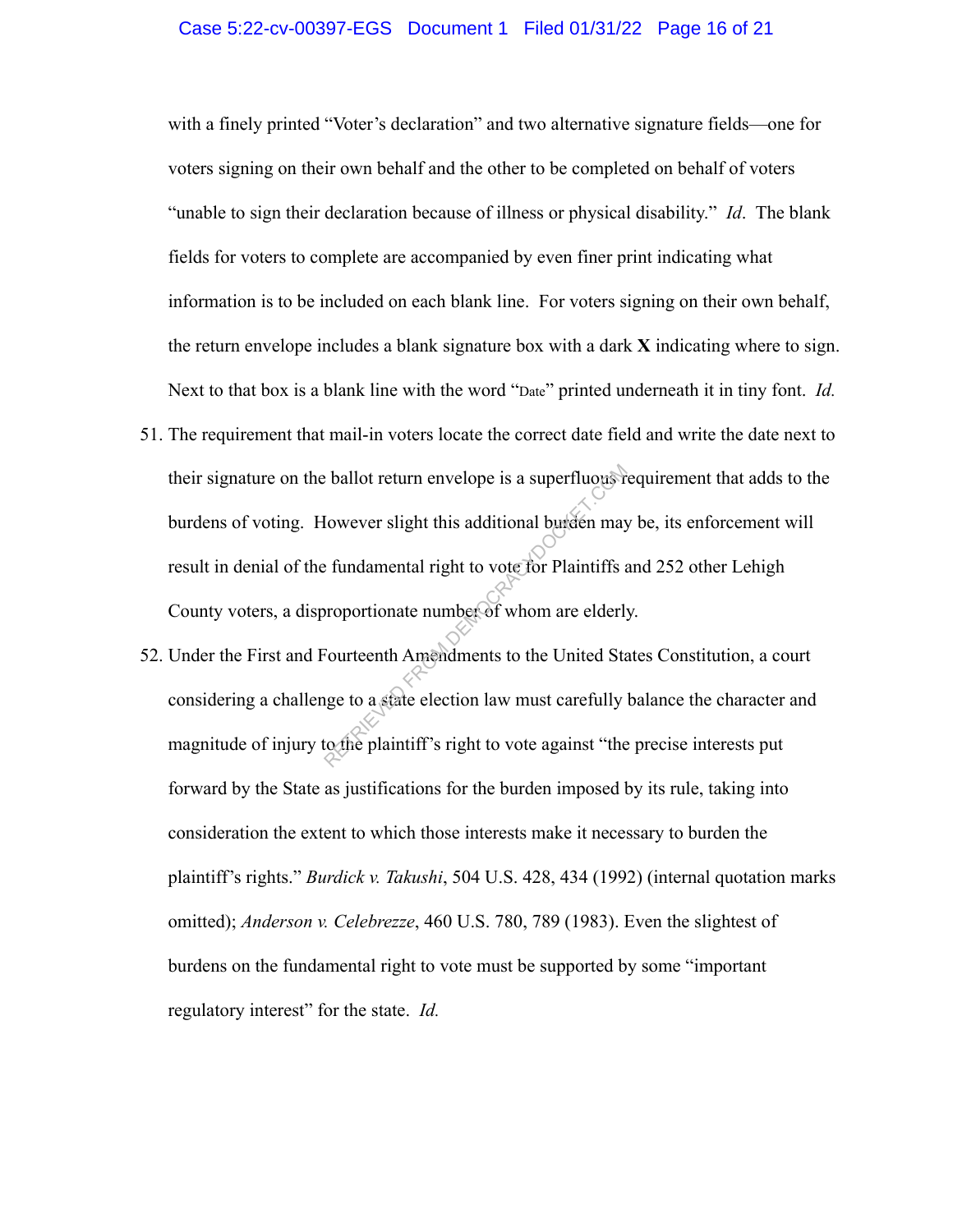- 53. A handwritten date requirement is not supported by any articulable state interest, let alone an important one, especially given the other requirements of Pennsylvania's Election Code. Mail-in ballots received by a County Election Office after 8:00 p.m. on Election Day may not be counted under Pennsylvania law, regardless of when they are signed and dated.
- 54. A handwritten date on a return envelope also is unnecessary to confirm a voter's "desire to cast [a mail-in ballot] in lieu of voting in-person," does not "establish[] a point in time against which to measure the elector's eligibility to cast the ballot," and is unnecessary to "ensure[] the elector completed the ballot within the proper time frame." *See In re 2020 Canvass*, 241 A.3d at 1090 (Dougherty, J., concurring and dissenting).
- 55. Even if Lehigh County had "important regulatory interests" in requiring voters to handwrite a date on a mail-in ballot return envelope or else lose their fundamental right to vote, those interests do not justify "the burden imposed by its rule,' taking into consideration 'the extent to which those interests make it necessary to burden the plaintiff's rights." *Burdick*, 504 U.S. at 434 (quoting *Anderson*, 460 U.S. at 788-89). Whatever regulatory interest Lehigh County has in requiring voters to handwrite a date on a return envelope, it does not justify the irretrievable deprivation of Plaintiffs' fundamental right to vote. This burden is particularly unjustified where Lehigh County did not notify Plaintiffs that their ballots would be rejected solely due to having an undated return envelope, and did not offer any opportunity to cure. completed the ballot within the propertiest<br>t 1090 (Dougherty, J., concurring and dis<br>ty had "important regulatory interests" ir<br>a mail-in ballot return envelope or else lo<br>do not justify "the burden imposed by its<br>tent to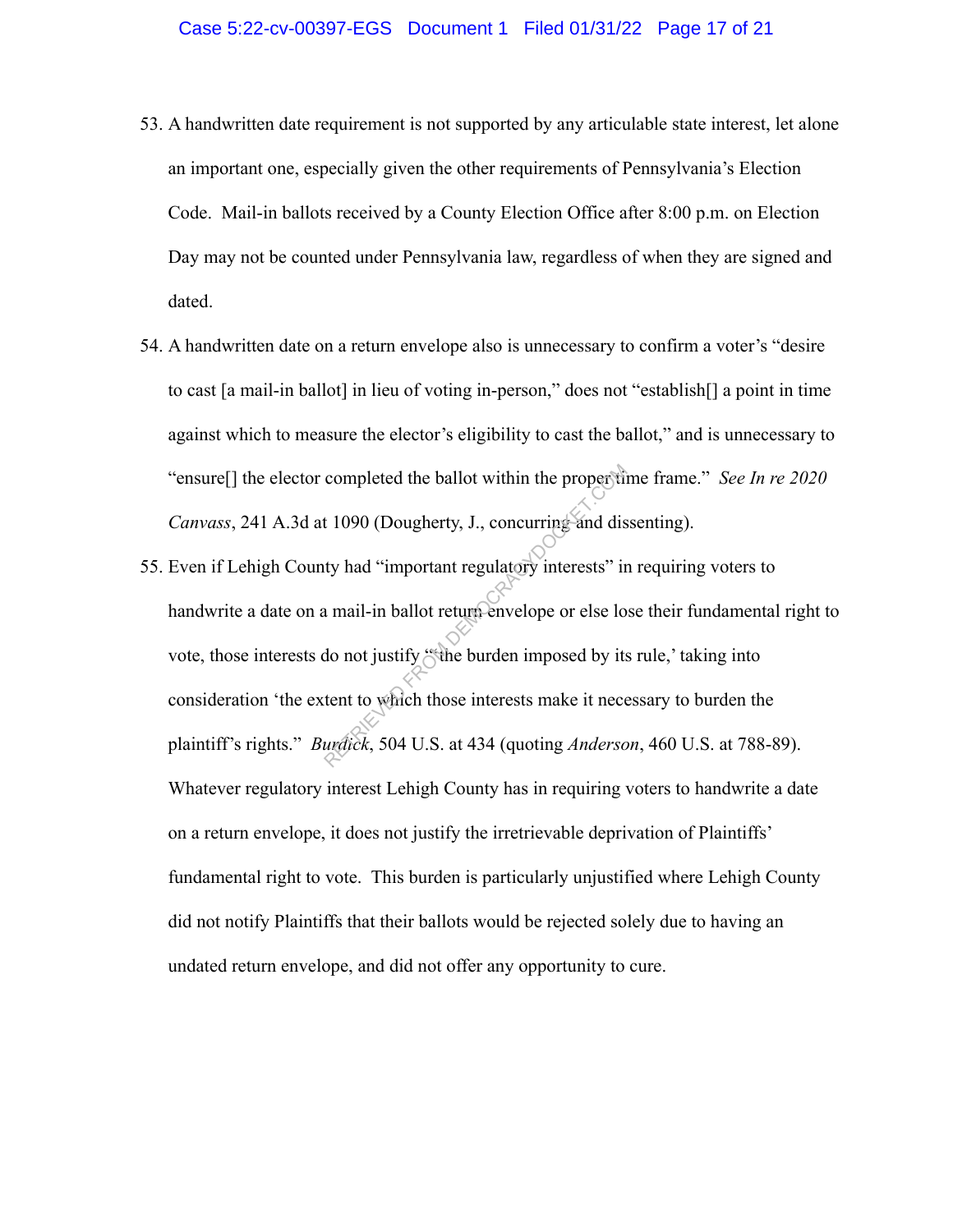# **Count III. Denial of Plaintiffs' Voting Rights Without Pre-Denial Notice and Opportunity to Cure Ballot Errors in Violation of the Procedural Due Process Clause of the Fourteenth Amendment to the United States Constitution (U.S. Const. Amend. XIV, 42 U.S.C. § 1983)**

- 56. Plaintiffs rely upon all the paragraphs of this Complaint, which are incorporated into this Count III as if fully restated here.
- 57. Pennsylvania has conferred on all eligible voters a constitutionally protected liberty interest in casting ballots by mail. *See* 25 P.S. § 3150.11; *see also Wilkinson v. Austin*, 545 U.S. 209, 221 (2005) ("A liberty interest may arise from the Constitution itself . . . or it may arise from an expectation or interest created by state laws or policies.").
- 58. At a minimum, procedural due process requires that the State provide the voter pre-deprivation notice and an opportunity to be heard before being denied their protected liberty interest. *See Mathews v. Eldridge*, 424 U.S. 319, 335 (1976). Because there is no possibility of a meaningful post-deprivation process when a voter's ballot is rejected—there is no way to vote after an election has passed—sufficient pre-deprivation process is the constitutional imperative. *See*, *e.g.*, *Martin v. Kemp*, 341 F. Supp. 3d 1326, 1338 (N.D. Ga. 2018) ("Given that the State has provided voters with the opportunity to vote by absentee ballot, the State must now recognize that the "privilege of absentee voting is certainly deserving of due process.") (internal citation and quotations omitted). External due process requires that the State<br>
e and an opportunity to be heard before to<br> *Aathews v. Eldridge*, 424 U.S. 319, 335 (<br>
ingful post-deprivation process when a v<br>
way to vote after an election has passed-<br>
ut
- 59. Neither Pennsylvania law nor the Lehigh County Election Board's procedures provide any process for notifying voters of any issue with the inclusion or omission of a date alongside their signatures on mail-in ballot return envelopes. No Plaintiff received any communication from the Election Board even suggesting that their ballots would not be counted for failure to include a handwritten date on the return envelope. Indeed, the only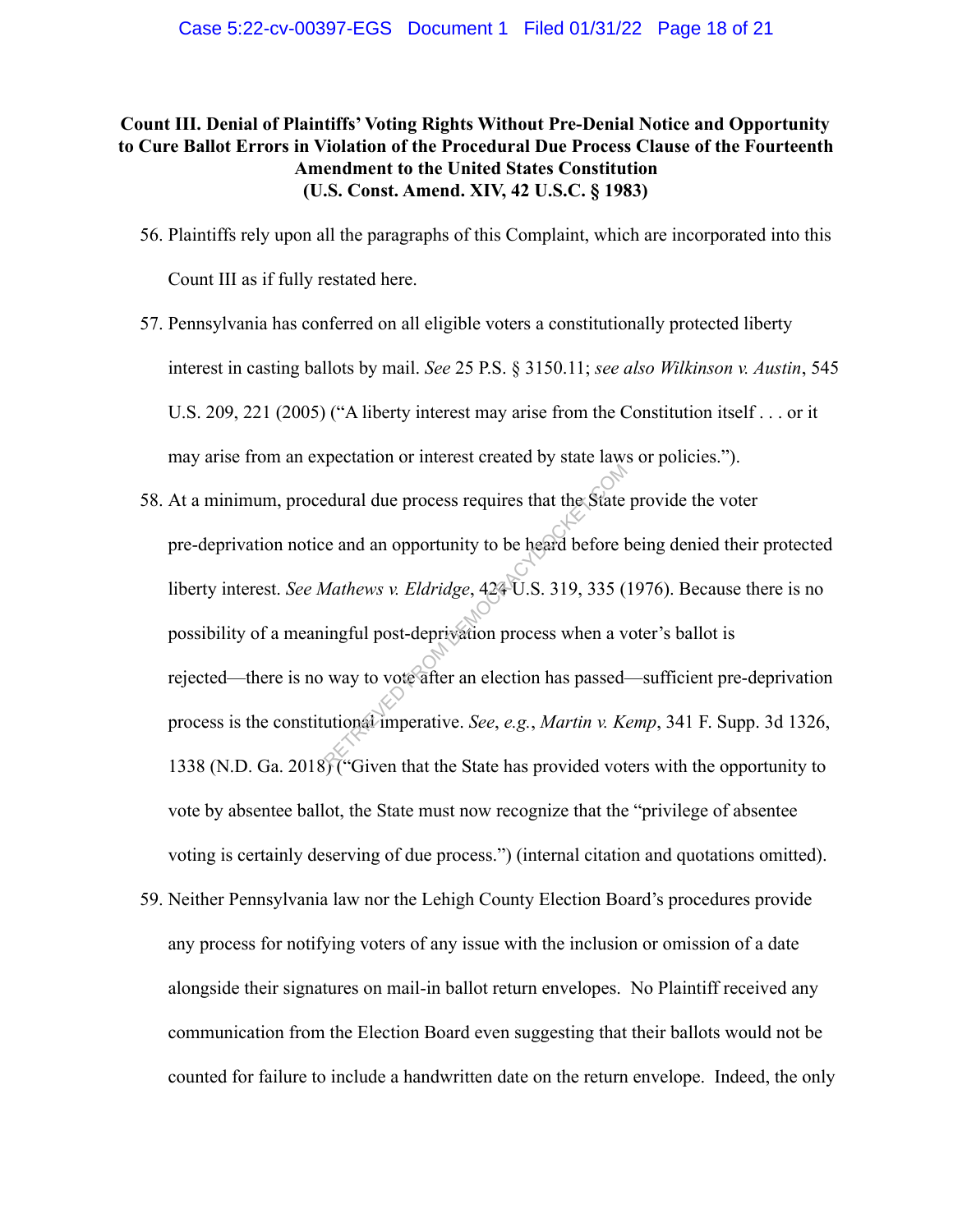## Case 5:22-cv-00397-EGS Document 1 Filed 01/31/22 Page 19 of 21

communications any Plaintiff received from the Election Board following submission of their mail-in ballots were to confirm that the ballots were received and indicated to the voters that their ballots would be counted.

- 60. Defendant's failure to ensure mail voters are provided with notice and an opportunity to cure defects in their absentee and mail-in ballot envelopes prior to rejecting those ballots fails to meet minimum requirements of procedural due process and is therefore unconstitutional.
- 61. Under the framework set forth in *Mathews*, courts balance three factors: (1) "the private interest that will be affected by the official action;" (2) "the risk of an erroneous deprivation of such interest through the procedures used, and the probable value, if any, of additional or substitute procedural safeguards;" and (3) "the Government's interest, including the function involved and the fiscal and administrative burdens that the additional or substitute procedural requirement would entail." *Mathews*, 424 U.S. at 335. ffected by the official action;" (2) "the rise<br>nterest through the procedures used, and<br>titute procedural safeguards;" and (3) "th<br>n involved and the fiscal and administrat<br>te procedural requirement would entail."<br>ors here
- 62. Balancing those factors here demonstrates that Lehigh County, by rejecting mail-in ballots with undated envelopes without providing notice of rejection and opportunity to cure, will deprive Plaintiffs of their fundamental right to vote in violation of the Due Process Clause. First, the private interest at stake is of the utmost constitutional importance—the fundamental right to vote. *See Harper v. Va. Bd. of Elections*, 383 U.S. 663, 667 (1966). Second, risk of erroneous deprivation is self-evident, as hundreds of voters who timely submitted ballots and thought their votes would be counted are instead disenfranchised based on failure to meet a mere administrative directive that bears no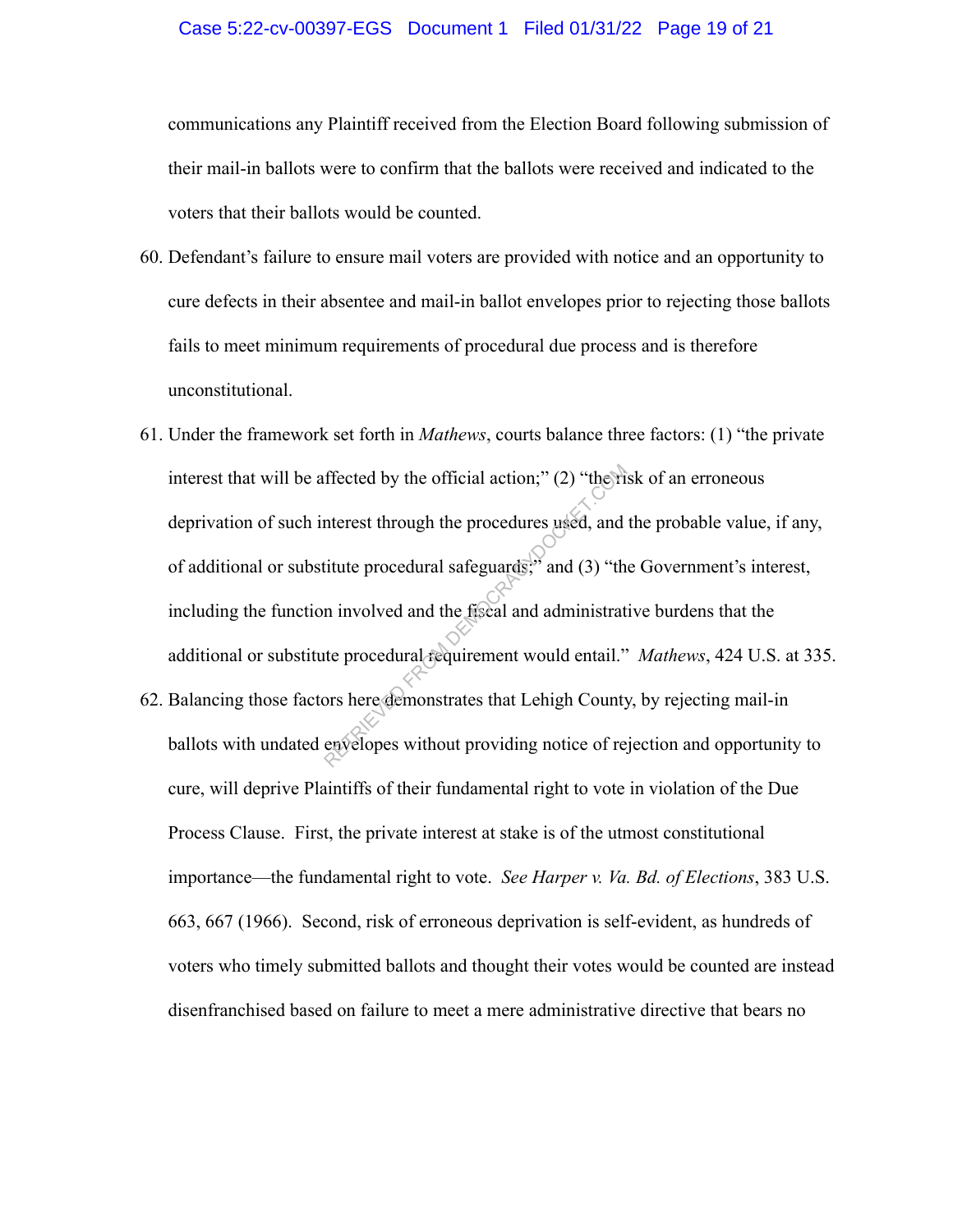relationship to the qualifications of the voters. And third, there is no legitimate government interest to be furthered by enforcing the handwritten date requirement.

63. Absent an order issued by this Court, Plaintiffs and hundreds of other Pennsylvania voters face deprivation of their fundamental right to vote without due process of law.

## **PRAYER FOR RELIEF**

WHEREFORE Plaintiffs respectfully request that this Court enter judgment in favor of Plaintiffs and provide the following relief:

- 1. Declaration that enforcement of the handwritten date requirement under 25 P.S. § 3150.16(a) to reject timely submitted mail-in ballots based solely on failure to insert the date next to the voter's signature on the return envelope: Example 1 and the handwritten date required timely submitted mail-in ballots based<br>the voter's signature on the return envelop<br>Materiality Provision of the Civil Rights A<br>B); and<br>First and Fourteenth Amendments to the U
	- a. Violates the Materiality Provision of the Civil Rights Act, 52 U.S.C. §  $10101(a)(2)(B)$ ; and
	- b. Violates the First and Fourteenth Amendments to the United States Constitution on their face.
- 2. Declaration that Defendant's failure to ensure mail-in voters are provided with pre-deprivation notice and an opportunity to cure defects in their absentee and mail-in ballot envelopes prior to rejecting those ballots fails to meet minimum requirements of procedural due process and is therefore unconstitutional.
- 3. Injunctive relief preliminarily and permanently enjoining Defendant and all persons acting on its behalf from: